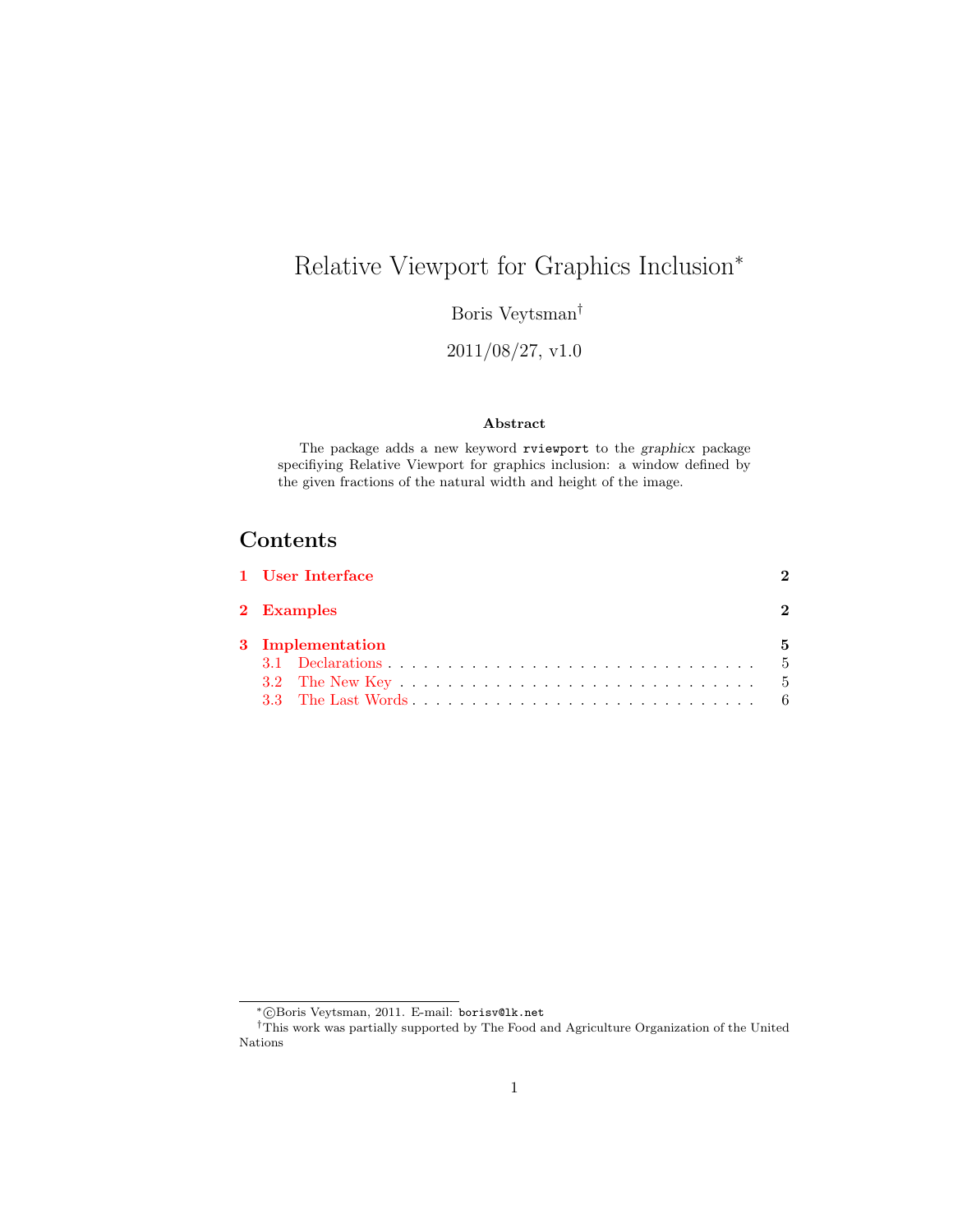#### <span id="page-1-0"></span>1 User Interface

Package graphicx provides a useful keyword viewport which allows to show just a part of an image. However, one needs to put there the actual coordinates of the viewport window. Sometimes it is useful to have relative coordinates as fractions of natural size. For example, one may want to print a large image on a spread, putting a half on a verso page, and another half on the next recto page. For this one would need a viewport occupying exactly one half of the file's bounding box, whatever the actual width of the image may be.

Here we define the new option rviewport for Relative Viewport. It works like this. Suppose the image has the bounding box  $x_{ll}$ ,  $y_{ll}$ ,  $x_{ur}$ ,  $y_{ur}$ . We give four numbers  $\xi_{ll}$ ,  $\eta_{ll}$ ,  $\xi_{ur}$ ,  $\eta_{ur}$ , and the viewport coordinates become

$$
x'_{ll} = x_{ll} + \xi_{ll} \Delta_x
$$
  
\n
$$
y'_{ll} = y_{ll} + \eta_{ll} \Delta_y
$$
  
\n
$$
x'_{ur} = x_{ll} + \xi_{ur} \Delta_x
$$
  
\n
$$
y'_{ur} = y_{ll} + \eta_{ur} \Delta_y
$$

where

$$
\Delta_x = x_{ur} - x_{ll}
$$

$$
\Delta_y = y_{ur} - y_{ll}
$$

This means that the left half of the image can be defined as  $\tau$  viewport = 0 0 0.5 1, and the right half can be defined as rviewport = 0.5 0 1 1.

The package may be loaded before or after graphicx package.

#### <span id="page-1-1"></span>2 Examples



\includegraphics[rviewport=0 0 1 1,clip]{vitruvian}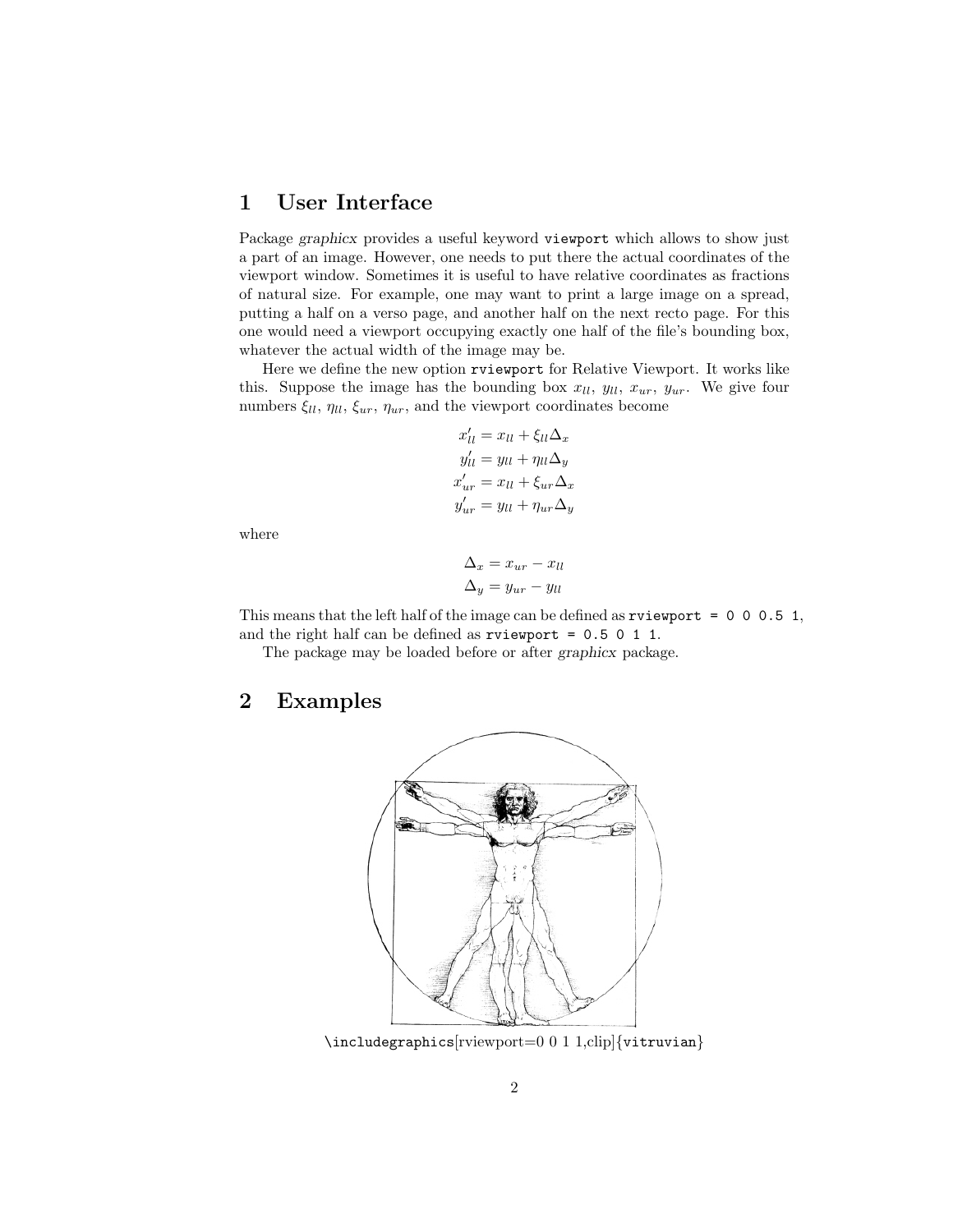

\includegraphics[rviewport=0 0 0.5 1,clip]{vitruvian}



 $\label{thm:main}$  <br> \includegraphics[rviewport=0.5 0 1 1,clip]{vitruvian}



 $\label{thm:1}$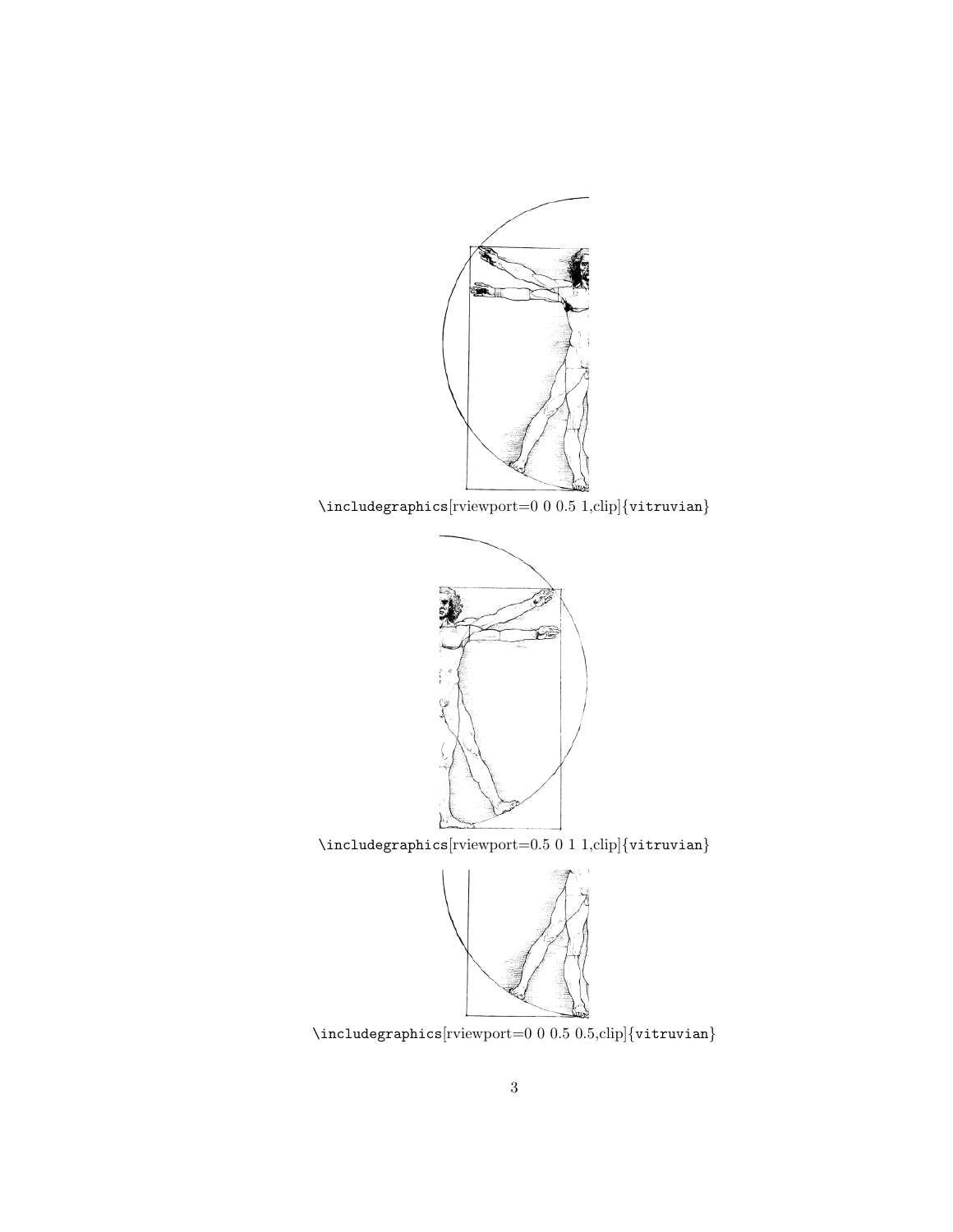

 $\label{thm:main}$  <br> \includegraphics[rviewport=0 0.5 1 1,clip]{vitruvian}



 $\label{thm:linear}$  <br> \includegraphics  $[\text{viewport}=0\ 0\ 1\ 0.5,\text{clip}]\{\text{vittuvian}\}$ 



 $\label{thm:1}$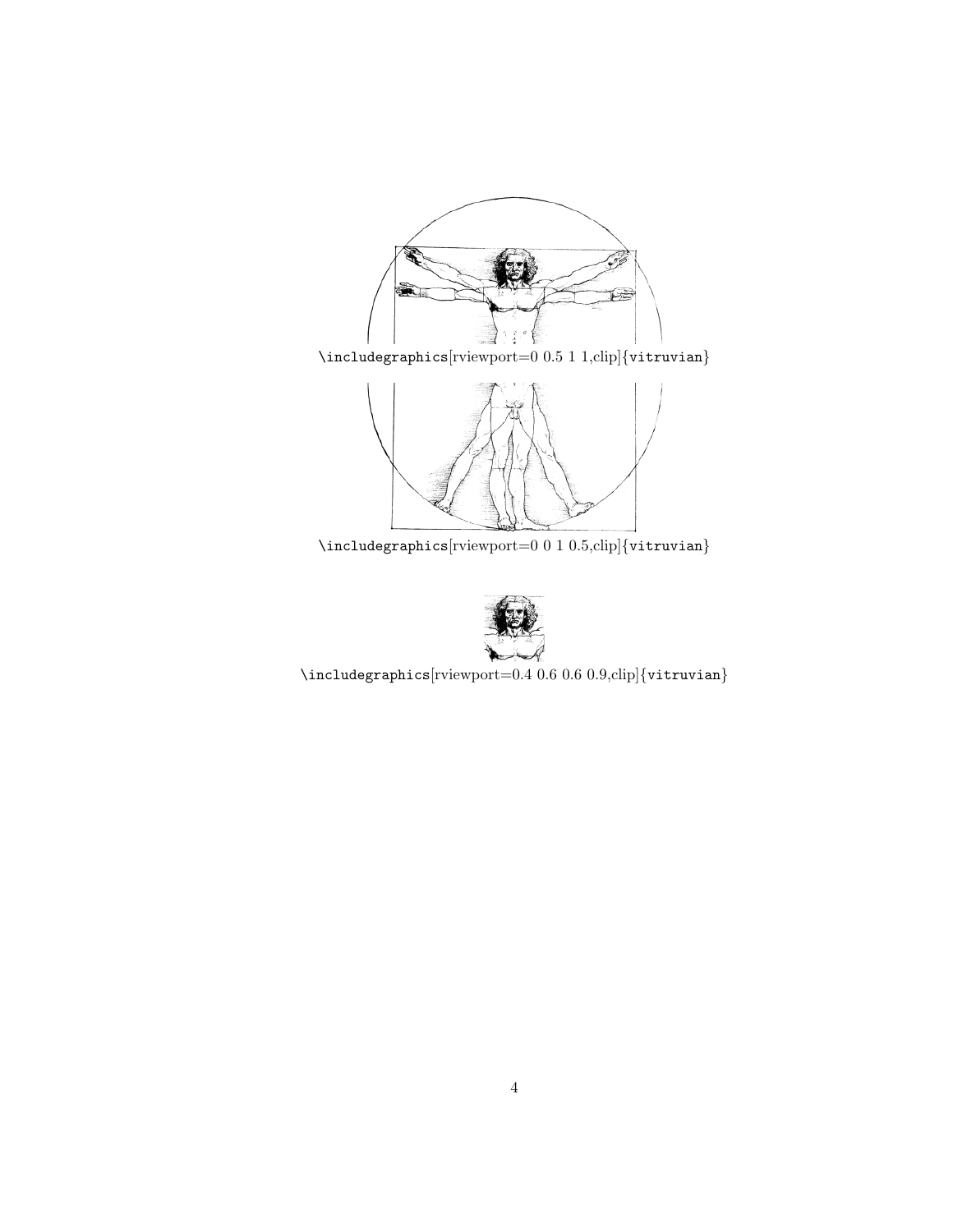#### <span id="page-4-0"></span>3 Implementation

#### <span id="page-4-1"></span>3.1 Declarations

We start with declaration, who we are:

```
1 (*style)=
```
\NeedsTeXFormat{LaTeX2e}

```
3 \ProvidesPackage{rviewport}
```
[2011/08/27 v1.0 Relative viewport for graphics inclusion]

The package graphicx loads keyval, but in case we are loaded before graphicx we require it here:

```
5 \RequirePackage{keyval}
```
#### <span id="page-4-2"></span>3.2 The New Key

We add a new key for the graphicx package:

```
6 \define@key{Gin}{rviewport}
                 7 {\let\Gin@viewport@code\Gin@rviewport\Gread@parse@rvp#1 \\}
\Gread@parse@rvp We parse four numbers into the corresponding macros:
                 8 \def\Gread@parse@rvp#1 #2 #3 #4 #5\\{%
                 9 \def\Gin@vllx{#1}%
                10 \def\Gin@vlly{#2}%
                11 \def\Gin@vurx{#3}%
                12 \def\Gin@vury{#4}}%
 \Gin@rviewport And the viewport code. Note that pdftex.def relies on the values of \Gin@v...
                macros, so we redefine them as well.
                13 \def\Gin@rviewport{%
                14 \let\Gin@ollx\Gin@llx
                15 \let\Gin@olly\Gin@lly
                16 \let\Gin@ourx\Gin@urx
                17 \let\Gin@oury\Gin@ury
                18 \Gin@nat@width\Gin@urx\p@
                19 \advance\Gin@nat@width-\Gin@llx\p@
                20 \Gin@nat@height\Gin@ury\p@
                21 \advance\Gin@nat@height-\Gin@lly\p@
                22 \dimen@\Gin@vurx\Gin@nat@width
                23 \edef\Gin@vurx{\strip@pt\dimen@}%
                24 \advance\dimen@\Gin@llx\p@
                25 \edef\Gin@urx{\strip@pt\dimen@}%
                26 \dimen@\Gin@vury\Gin@nat@height
```
- 27 \edef\Gin@vury{\strip@pt\dimen@}%
- \advance\dimen@\Gin@lly\p@
- 29 \edef\Gin@ury{\strip@pt\dimen@}%
- \dimen@\Gin@vllx\Gin@nat@width
- 31 \edef\Gin@vllx{\strip@pt\dimen@}%
- \advance\dimen@\Gin@llx\p@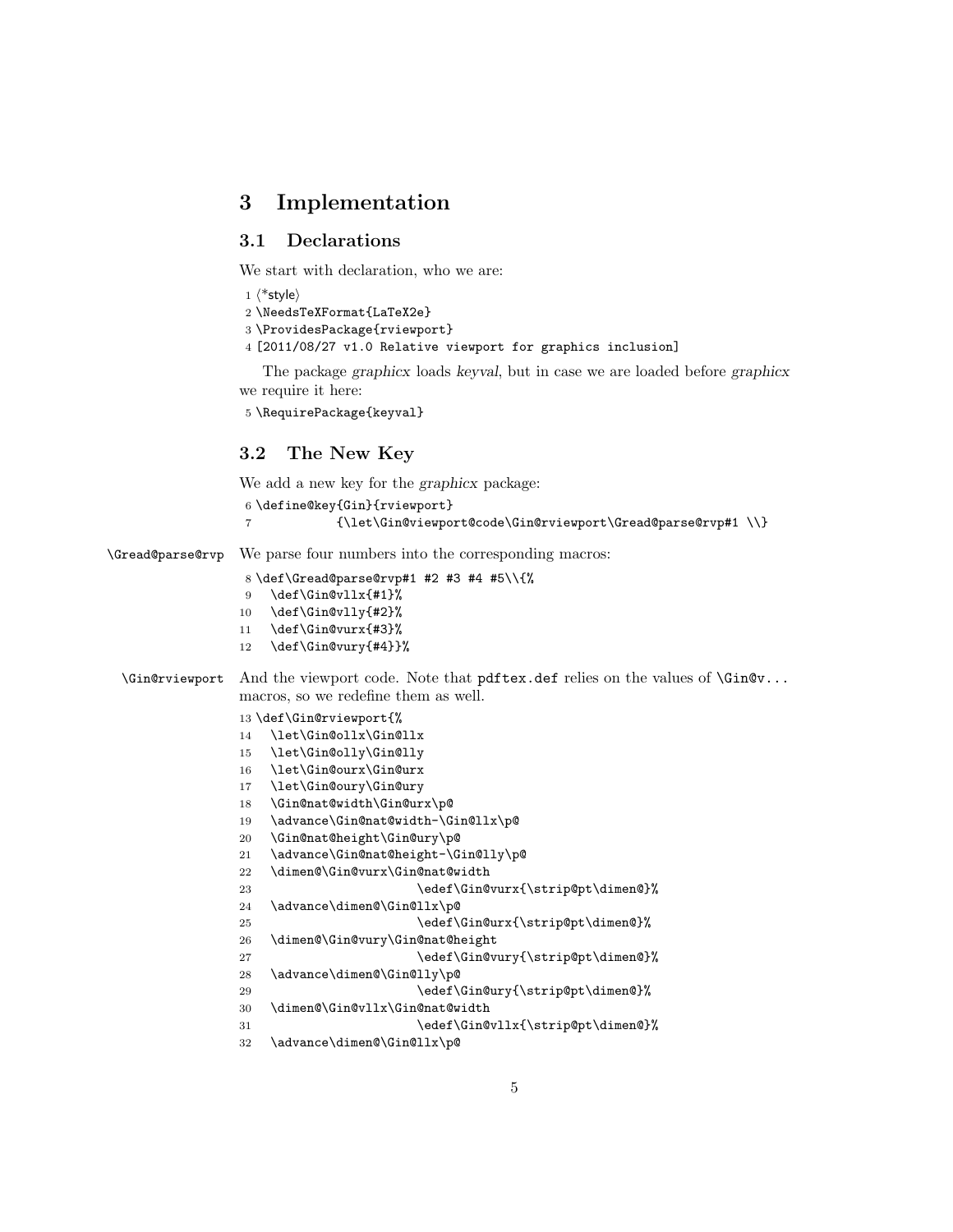```
33 \edef\Gin@llx{\strip@pt\dimen@}%
34 \dimen@\Gin@vlly\Gin@nat@height
35 \edef\Gin@vlly{\strip@pt\dimen@}%
36 \advance\dimen@\Gin@lly\p@
37 \edef\Gin@lly{\strip@pt\dimen@}}
```
#### <span id="page-5-0"></span>3.3 The Last Words

38  $\langle$ /style $\rangle$